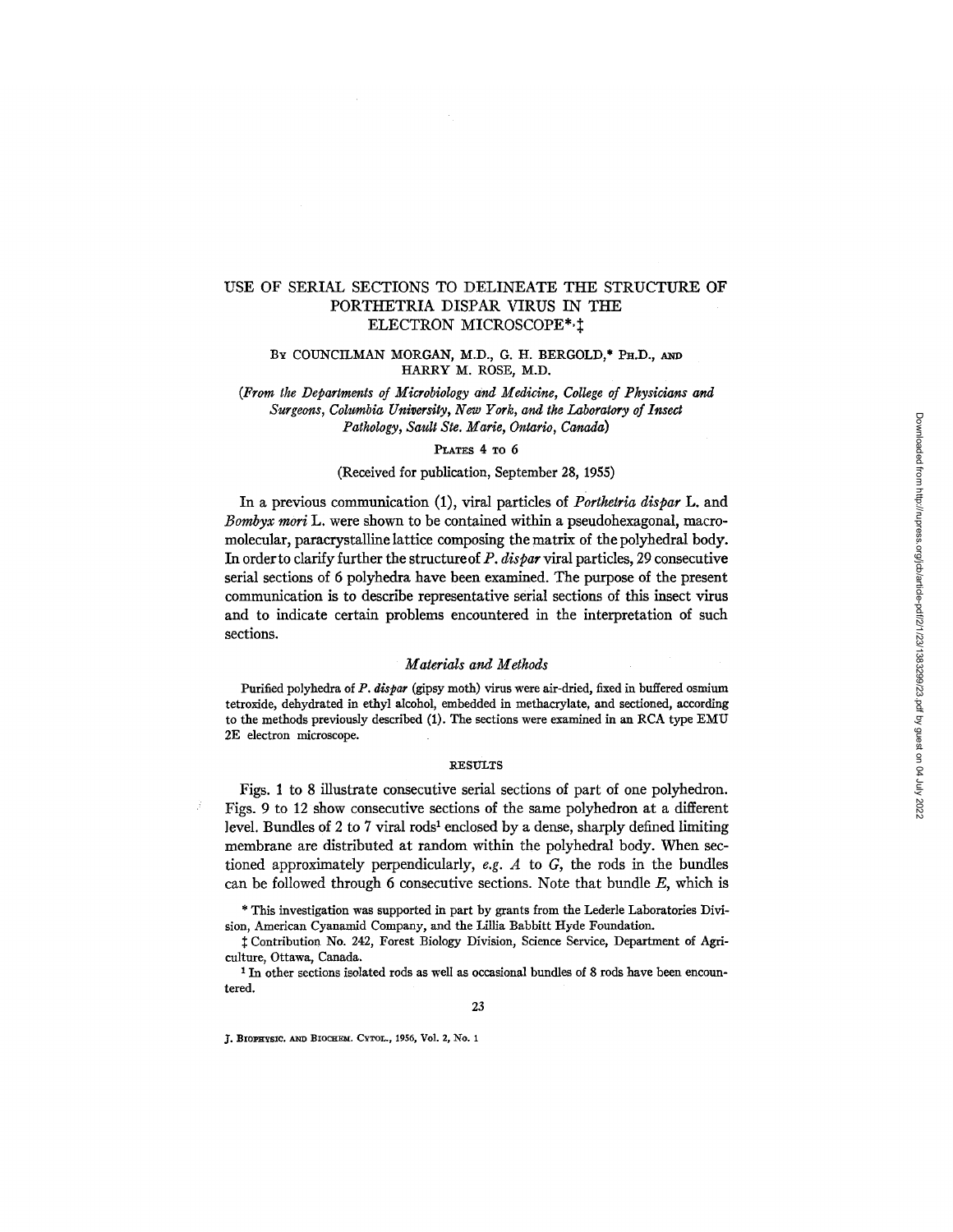### 24 SERIAL SECTIONS OF PORTHETRIA DISPAR VIRUS

slightly oblique to the section, changes position with respect to  $B$  and  $F$ . Bundle  $H$  appears in the section preceding Fig. 1 and was thus cut 6 times. Bundles *I, J,* and *K* extend through 4 additional sections not reproduced and have been cut 7, 7, and 6 times, respectively. The rods measure 18 to 22 m $\mu$  in diameter, which is considerably less than that of viral rods liberated from polyhedra (2). This difference will be discussed in a forthcoming paper. The rods are separated from the limiting membrane by distances varying between 15 and  $20 \text{ m}\mu$ . In cross-sections of the bundle the membrane tends to reflect the arrangement of contained rods, thus appearing triangular when enclosing 3 rods (bundle  $H$ , Fig. 1), square when enclosing 4 rods (bundle  $A$ , Fig. 3), or hexagonal when enclosing 7 rods (bundle *F,* Fig. 6). Occasionally a bundle is transected near one end at such a level that the rods do not appear within the plane of section, whereas the membrane is included, as shown by bundles  $F$ and B, Figs. 2 and 7, respectively. The random distribution of viral bundles suggests that they are not oriented with respect to the paracrystalline, molecular array composing the substance of the polyhedron. Although the material separating the rods has approximately the same density to the electron beam as the polyhedral substance, examination of consecutive sections at high magnification rarely reveals a molecular lattice within this material. When the molecular lattice does appear to penetrate the bundle, it can be explained by superimposition within the section.

Although many rods appear to be sectioned longitudinally, it can only be inferred that their whole length is contained within the plane of section when the entire limiting membrane has been cross-sectioned and appears sharply defined at all points on the periphery, as shown by bundle *L,* Fig. 12. Superimposition probably accounts for the apparent lack of separation of the rods within this bundle. They measure  $300 \text{ m}\mu$  in length. Rods measured in other sections varied between 215 and 310 m $\mu$  in length, with an average of 280 m $\mu$ . The length of the rods bore no relation to the number contained within the bundle. Since the majority of rods, appearing to have been cut at right angles to their long axes, could be identified in 6 sections, the average thickness of the sections was calculated to be  $47 \text{ m}\mu$ . This average was greater than had been calculated for serial sections of chorioallantoic membranes (3), but it should be emphasized that considerable variation occurs. For example, the rods are relatively dense compared to the polyhedral protein in Fig. 3, whereas in Fig. 4 less contrast is apparent, indicating that the latter section is thinner. Since  $47 \text{ m}\mu$  at the magnification employed measures 3 mm., it can readily be seen that the larger bundles parallel to the plane of section would be cut more than once. Indeed, bundle  $L$  appears to be present in Fig. 11, the membrane being indistinct because it was sectioned eccentrically. Bundles  $M$ ,  $N$ , and  $O$ , Figs. 9 to 12, can also be identified in 2 sections.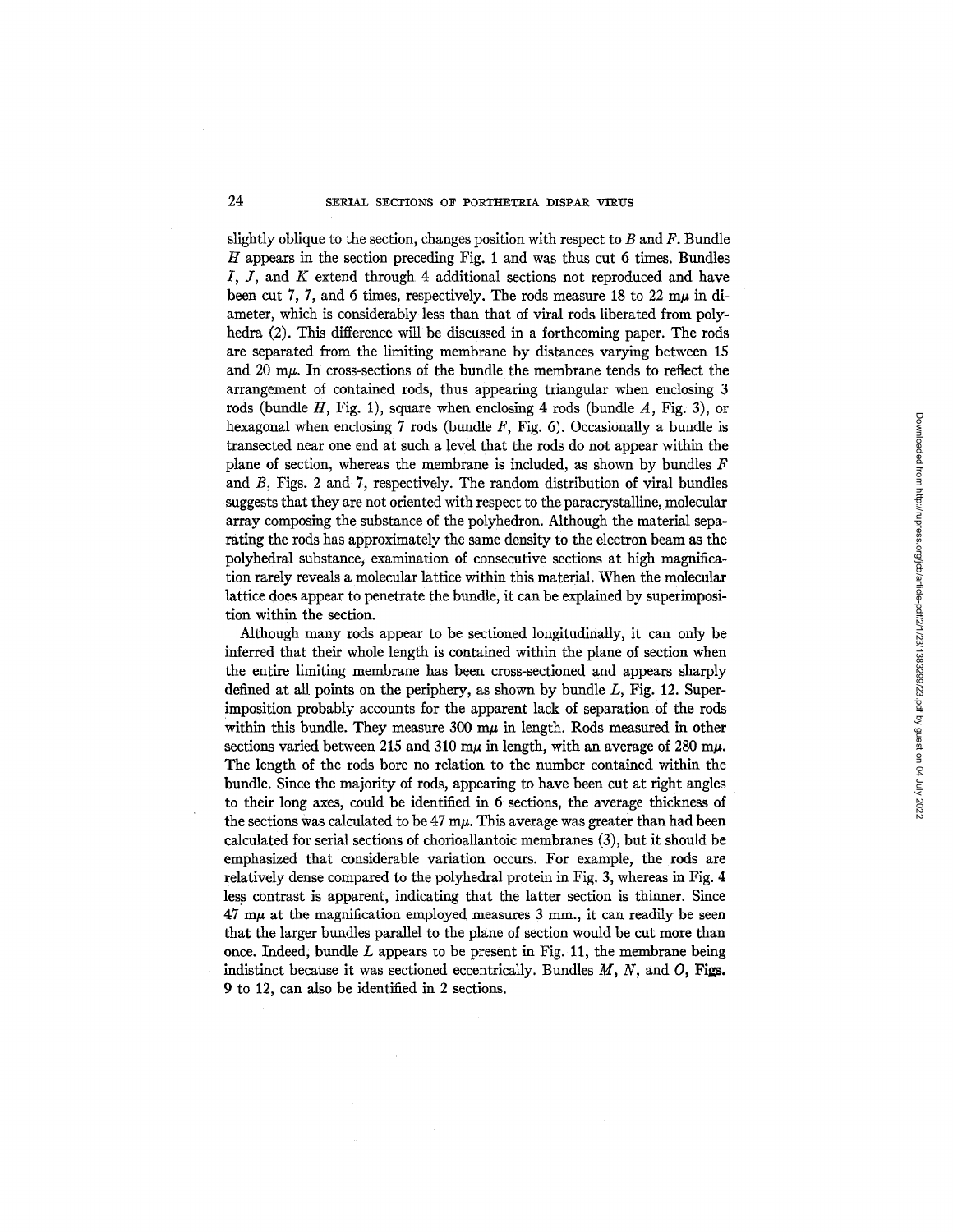When a bundle lies oblique to the plane of section its membrane may appear to be incomplete, suggesting a stage of development as proposed by Xeros (4). However, because the electron density of the membrane is only slightly greater than that of the polyhedral protein it will not be visible if transected at an angle. One might assume, for example, on the basis of its appearance in Fig. 3, that bundle  $P$  was in the process of developing a membrane, whereas its appearance in Figs. 1 and 2 indicates that its long axis lies oblique to the plane of section and only part of its entire length appears at any one level. Bundles Q and  $R$ , Figs. 9 to 11, illustrate a similar effect.

Two major types of distortion have been repeatedly observed in thin sections of many tissues and are clearly illustrated in the accompanying figures; namely, variable compression and zones of differing thickness. Compression caused by impact of the microtome knife was commonly found in the thinnest sections, as illustrated by Fig. 4. In it bundle  $F$  has been compressed along an axis perpendicular to the knife edge, $2$  with corresponding elongation in the opposite direction. That such compression may be variable even within one section is indicated by the distances separating different bundles. Thus bundles  $C$  and  $D$ are considerably closer in Fig. 4 than in Fig. 3, but no significant change in the distance separating bundles  $B$  and  $E$  is apparent. It is of particular interest that elongation of bundle  $F$  in the direction parallel to the knife edge is not reflected by a general elongation of the section in this dimension. The distances separating bundles  $A$  and  $H$ , or  $F$  and  $G$  remain unchanged.

Thick zones alternating with thin ones, best illustrated in Figs. 1, 3, and 5, traverse the section in a direction roughly parallel to the knife edge. The zones are of variable width and length, rarely persisting as a continuous band even within the small fields illustrated. Such differences in section thickness help to explain the appearance of certain viral rods. A thin zone, for example, crosses bundle S, Fig. 1, resulting in interruption of the continuity of the lower rod. The upper rod, presumably lying at a slightly different level within the section, remains intact. Bundle  $T$ , Figs. 2 to 6, changes position considerably with respect to bundles  $A$ ,  $B$ , and  $F$ , indicating that its long axis is somewhat oblique to the plane of section. In Figs. 2, 3, and 5, where the rods lie within relatively thick zones, superimposition of structure causes them to appear indistinct, In thinner areas, Figs. 4 and 6, the rods traverse less distance before passing out of the plane of section, appearing therefore both discrete and more sharply defined. Bundle  $U$  reflects a similar situation in thick zones in Figs. 3 and 5, a thinner zone in Fig. 2, and in thin areas in Figs. 4 and 6. The distortion of the rods in bundles  $D$  and  $H$ , Fig. 4, is difficult to explain. Although some rods, as bundle V, Fig. 2, are curved, this cannot cause superimposition in one

2 The direction of cutting can be determined by the orientation of knife scratches. None are shown in these figures.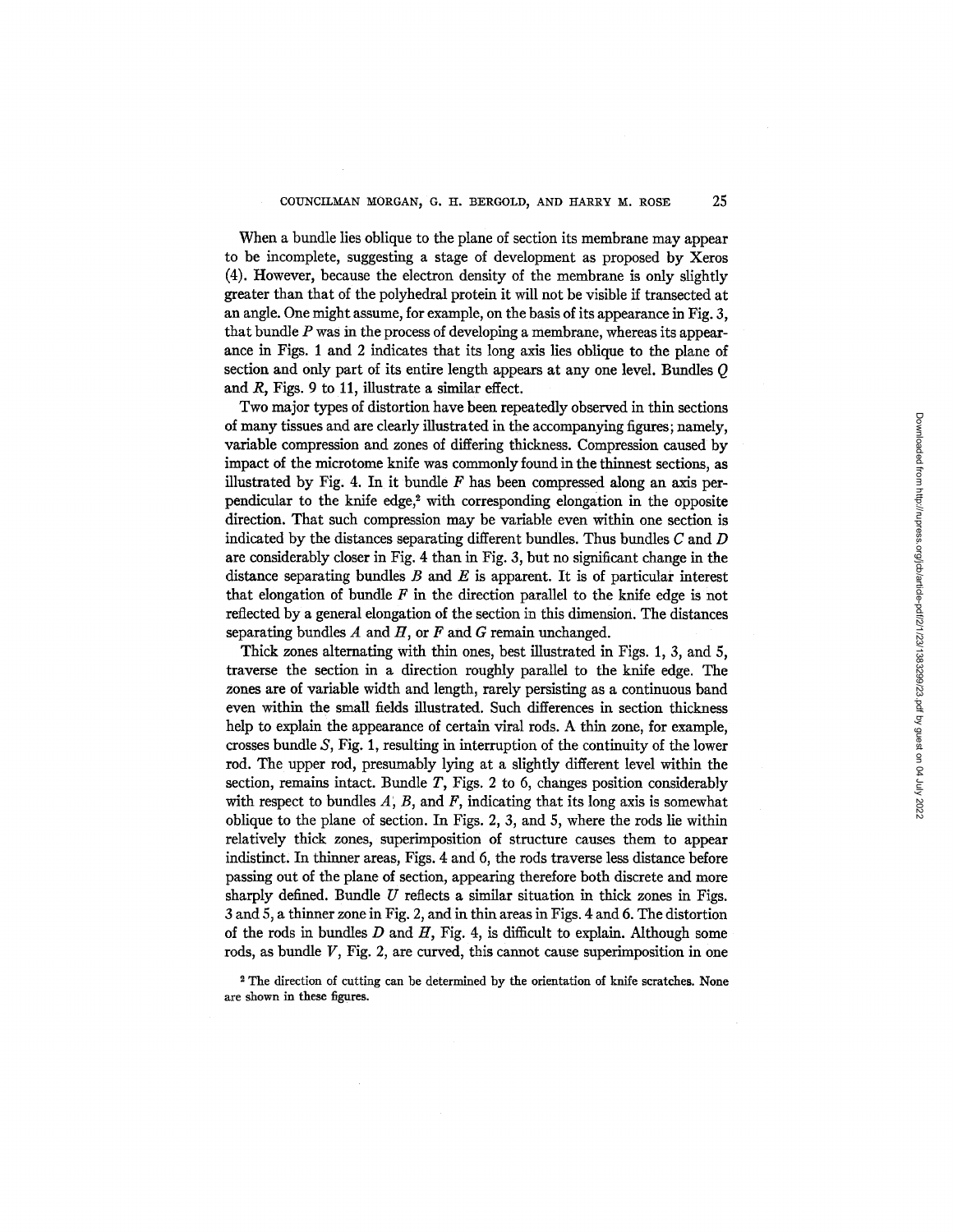section with clear demarcation of structure in other sections, both superficial and deep.

#### DISCUSSION

It is evident from the foregoing that consecutive serial sections provide two types of information which single sections cannot supply. First, they permit observation of structures at consecutive levels with the consequent opportunity to visualize their forms and spatial relationships in three dimensions. Second, by comparison with adjacent levels, they allow more accurate interpretation of the distortion inherent within any given section. Although average section thickness may be estimated, the wide variation from section to section and differences in thickness within individual sections make concise, quantitative reconstruction in three dimensions hazardous. The thick and thin zones traversing the sections appear to reflect periodic distortion of the embedding plastic and its contained tissue caused by impact of the microtome knife. Such distortion is not uncommon, but in many sections, particularly those of tissues less compact than the polyhedral bodies illustrated, differential sublimation and slight flow of the methacrylate occurring in the electron beam at the time of examination may efface the alternating zones of thickness (5).<sup>3</sup> The degree of compression produced by the microtome knife also varies, not only from section to section but within different areas of the same section. Although the compression is generally more marked in the thinner sections, there is no consistent correlation between the extent of such compression and the severity of periodic distortion. It may be noted that the viral bundles are compressed in such a manner that their diameters perpendicular to the knife edge vary in inverse proportion to their diameters parallel to the knife edge and that this distortion may not be reflected by consistent compression of the section as a whole.

#### SUMMARY

Consecutive serial sections of polyhedra obtained from gipsy moth larvae infected with *P. dispar* virus revealed bundles of viral rods scattered and oriented at random within the polyhedral body. Each bundle was entirely surrounded by a dense, sharply defined membrane. The rods measured 18 to 22  $m\mu$ in diameter and averaged 280  $m\mu$  in length. No spherical viral particles were encountered. The effects of variable compression and periodic distortion of the sections on the appearance of the virus are discussed.

#### **REFERENCES**

1. Morgan, C., Bergold, G. H., Moore, D. H., and Rose, *H. M., J. Biophysic. and Biockem. Cytol.,* 1955, 1, 187.

Downloaded from http://rupress.org/jcb/article-pdf/2/1/23/1383299/23.pdf by guest on 04 July 2022 Downloaded from http://rupress.org/jcb/article-pdf/2/1/23/1383299/23.pdf by guest on 04 July 2022

<sup>8</sup> These observations will be presented in a separate communication.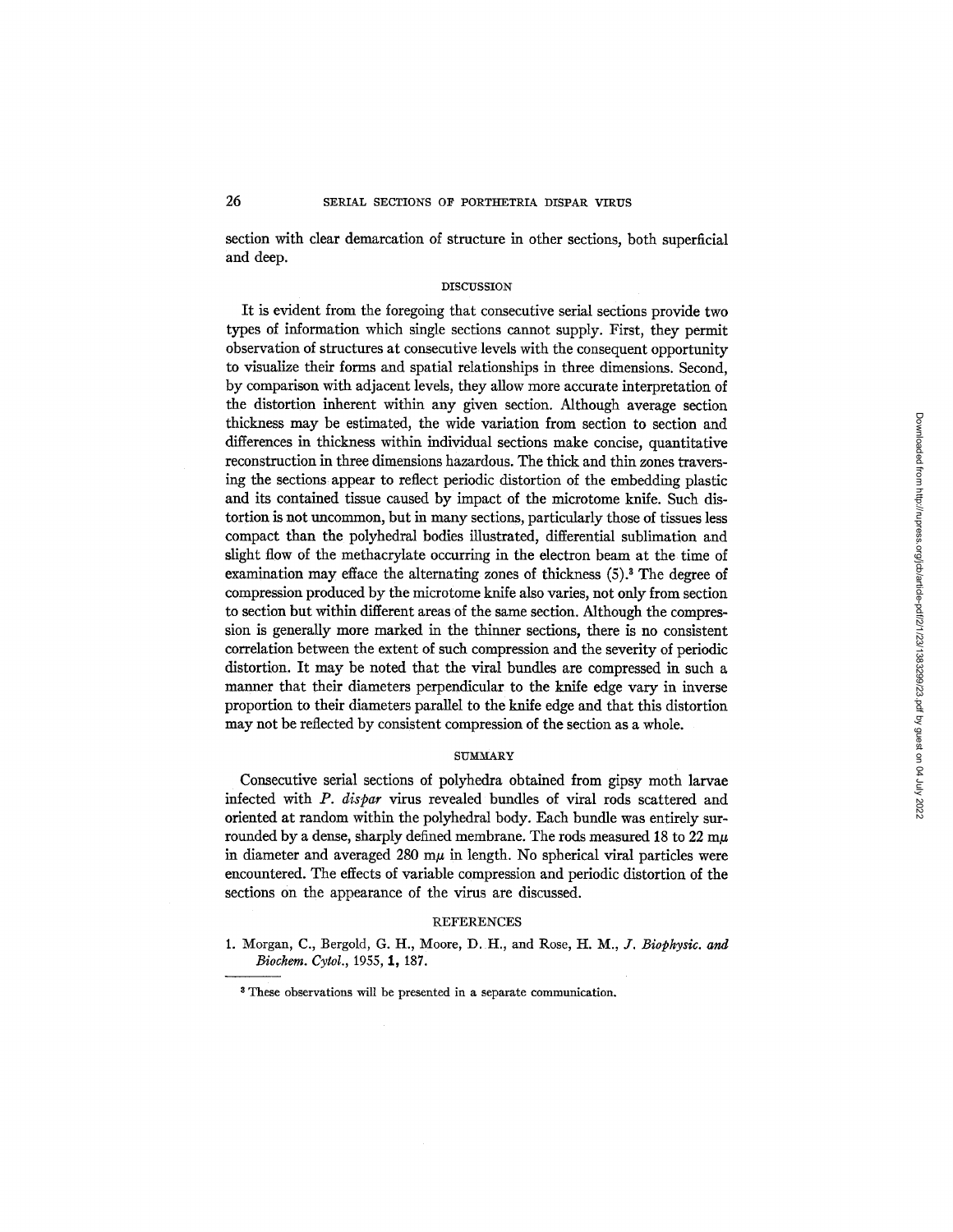- 2. Bergold, G. H., *Advances Virus Research*, 1953, 1, 91.
- 3. Morgan, C., Ellison, S. A., Rose, H. M., and Moore, D. H., *Expt. Cell Research*, in press.
- 4. Xeros, N., *Nature,* 1955, 175, 588.
- 5. Williams, R. C., and Kallman, *F., J. Biophysic. and Biochem. Cytol.*, 1955, 1, 301.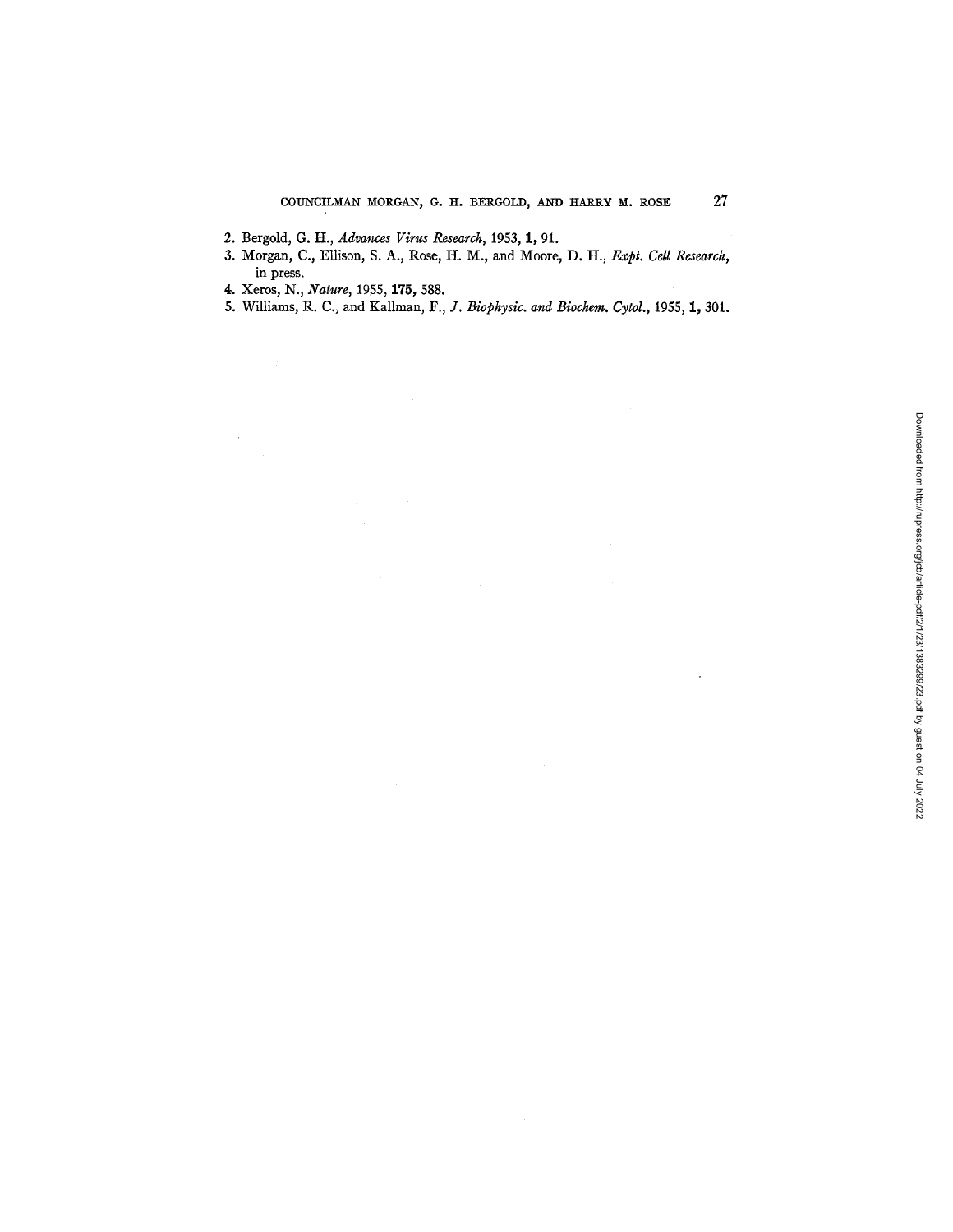## EXPLANATION OF PLATES

### PLATE 4

The figures on this and the following plate illustrate consecutive serial sections of a polyhedron of *P. dispar* (gipsy moth) virus. Bundles of viral rods enclosed by a membrane are transected at different angles. Dust on the surface of the section partially obscures bundle  $E$  in Fig. 2.

Magnification of all figures, 65,000.

 $\bar{z}$ 

 $\bar{\mathcal{A}}$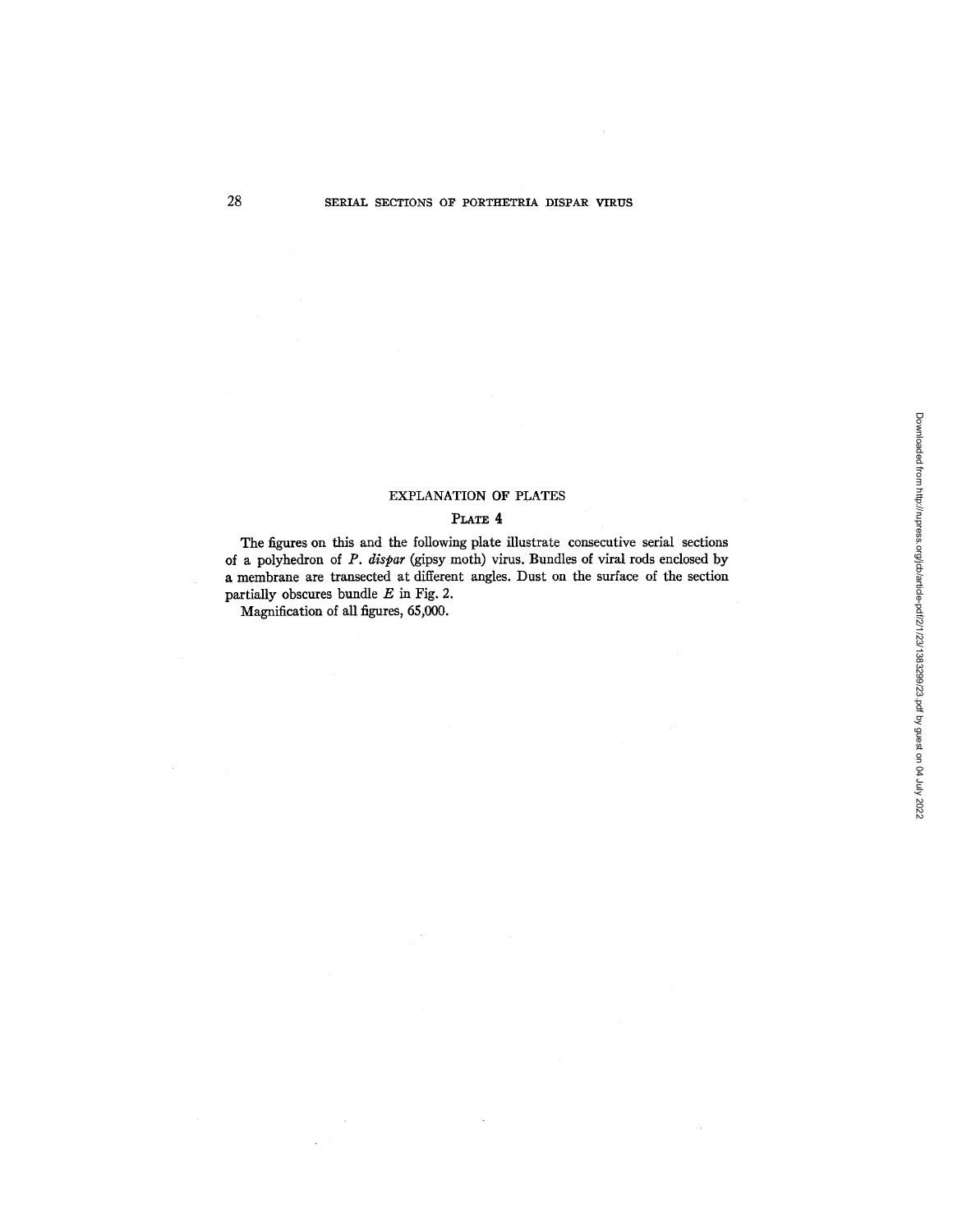

(Morgan *et al.* : Serial sections of *Porthetria dispar* virus)

PLATE 4 VOL. 2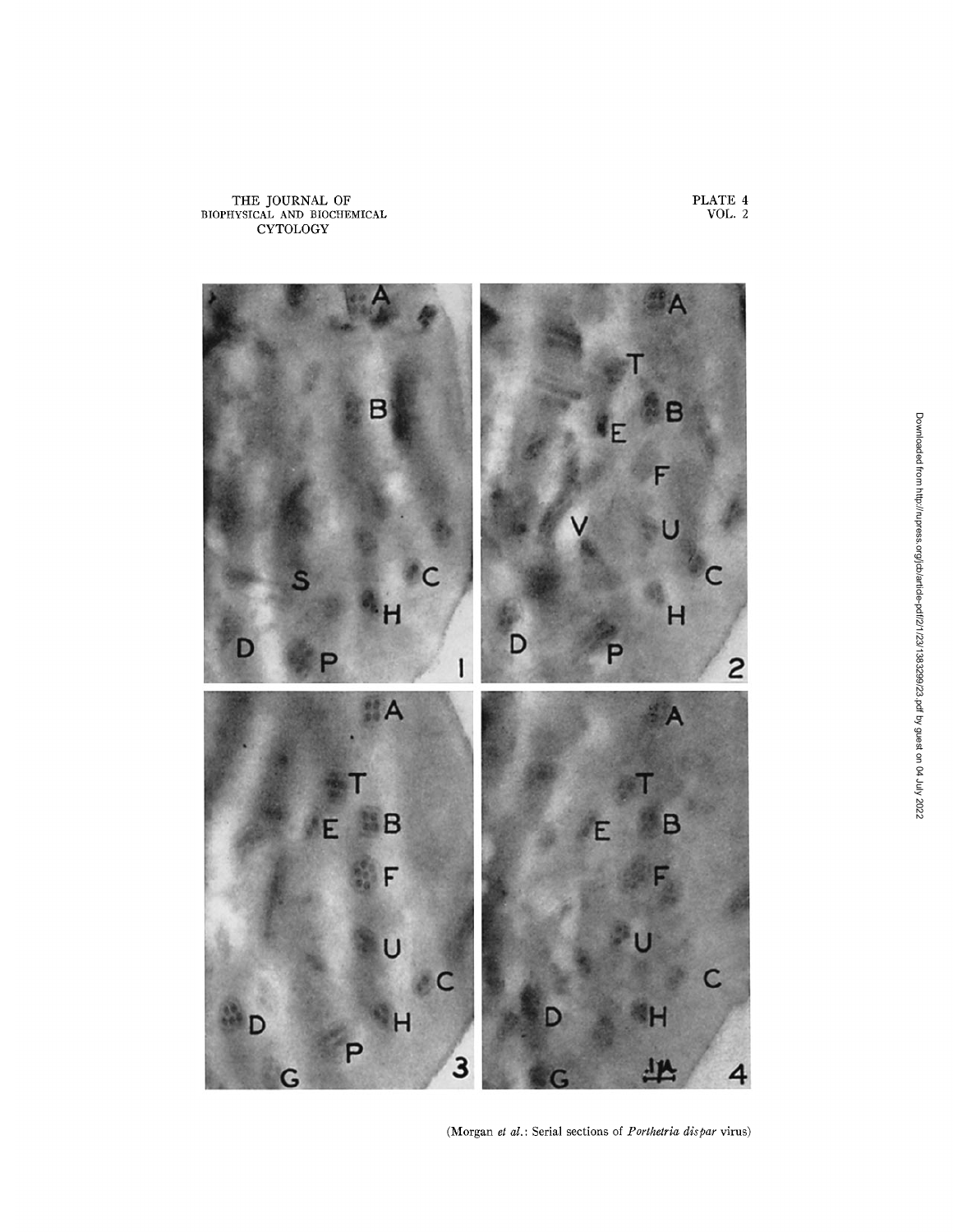### PLATE 5

FIGS. 5 to 8. The border of the polyhedron is visible near the upper and lower right corners. It does not appear to possess a clearly defined limiting membrane. A few particles of dust are present in the lower left third of Fig. 7.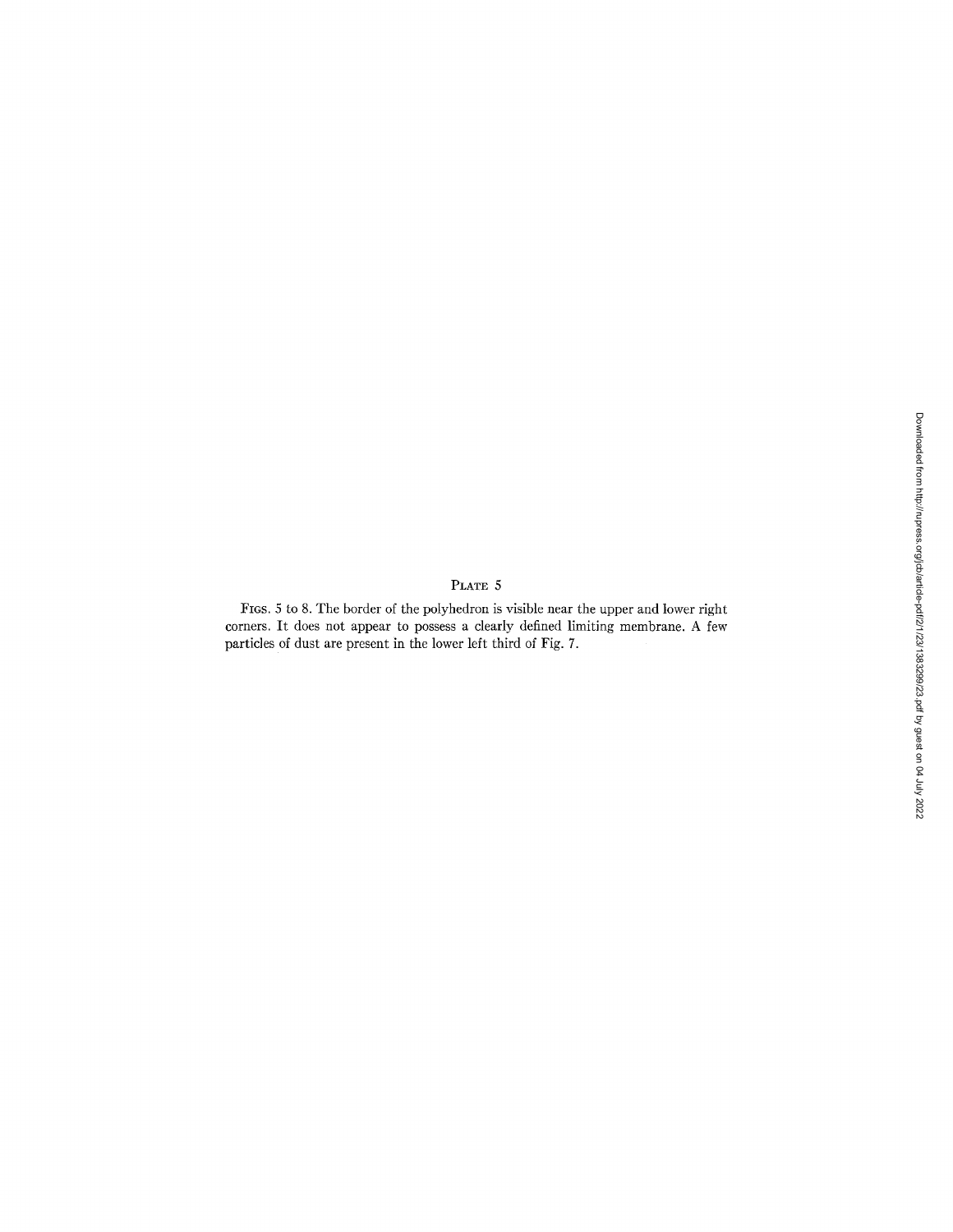



(Morgan et al.: Serial sections of *Porthetria dispar* virus)

PLATE 5 VOL. 2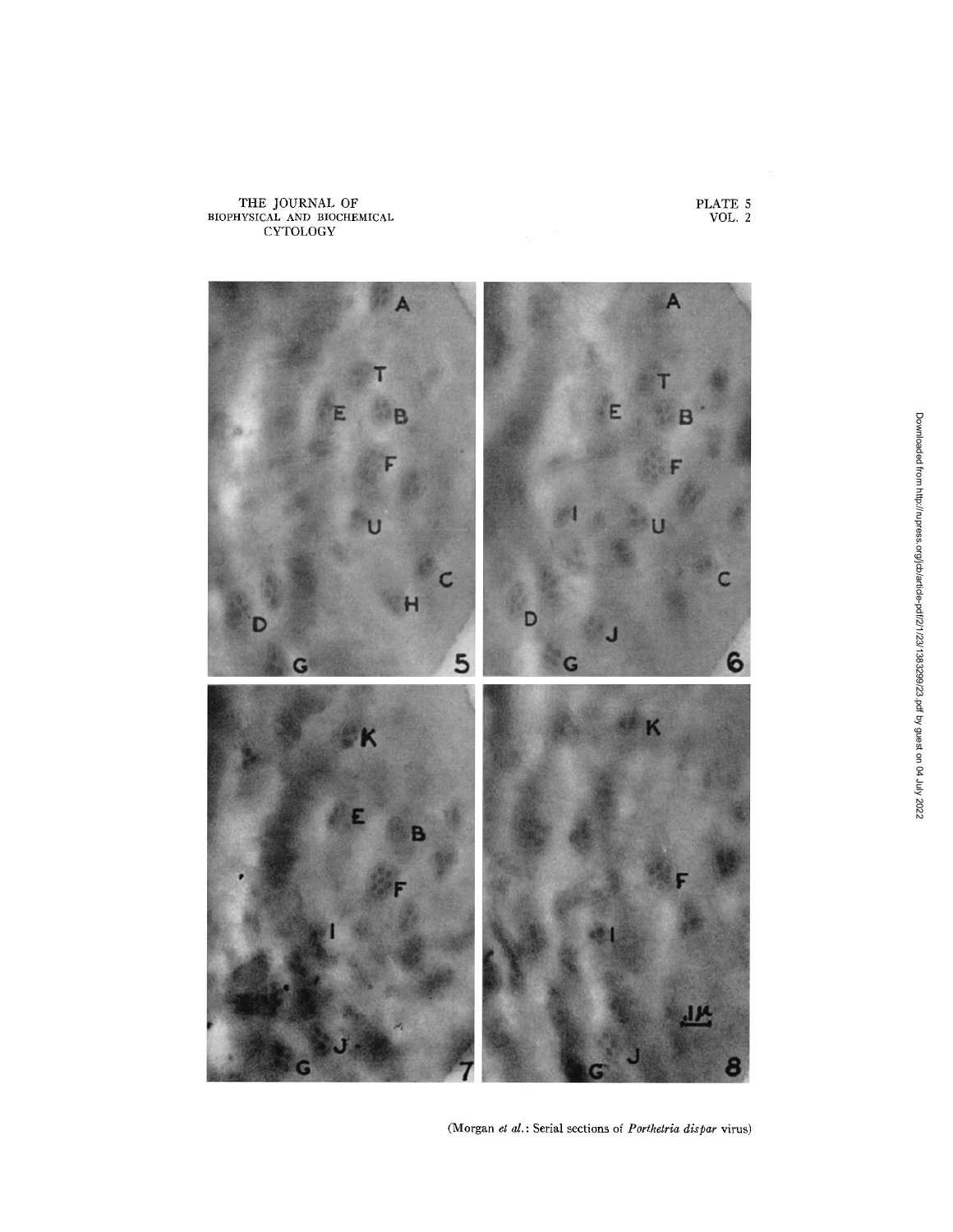# PLATE  $6$

FIOS. 9 to 12. Consecutive serial sections of the same polyhedron at a different level. Bundle L is sectioned longitudinally. The incompleteness of the membrane surrounding bundle R appears to reflect the oblique angle at which it has been cut.